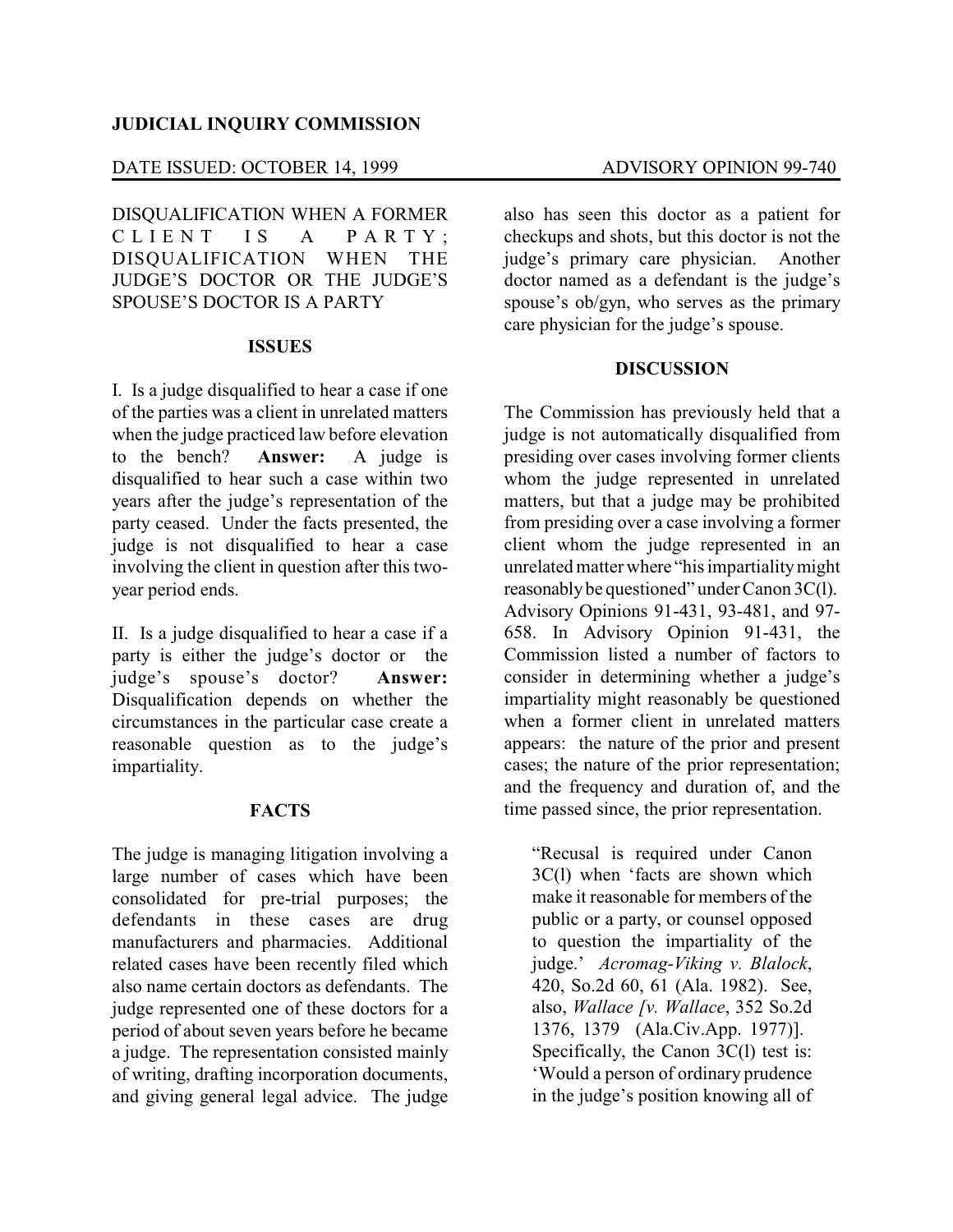the facts known to the judge find that there is a reasonable basis for questioning the judge's impartiality?' Thode, *The Code of Judicial Conduct - The First Five Years in the Courts*, 1977 Utah L.Rev. 395, 402."

*In re Sheffield*, 465 So.2d 350, 355-356 (Ala. 1984).

Upon further reflection on this issue, it is the opinion of the Commission that a judge is disqualified from hearing cases in which former clients in unrelated matters appear for a period of two years from the time the representation ceases. A two-year period is observed in the federal courts under an interpretation of the Code of Conduct for United States Judges. Compendium [of opinions by the Committee on Codes of Conduct] §3.6-5(b) (1999). The Commission is of the opinion that this period of disqualification is appropriate under the AlabamaCanons of Judicial Ethics and should be adopted for Alabama judges.

Having considered the facts presented in this case, theCommission concludes that the judge is not disqualified on the basis of his prior representation of the defendant in question after this two-year period ends. The prior representation does not appear to have been either so extensive or of such a nature as to create a reasonable question as to the judge's impartiality after a lapse of a two-year period. *Compare*, Advisory Opinion 97-658.

The Commission has not previouslyaddressed the issue of disqualification when a party is the judge's or the judge's spouse's doctor. The judge is disqualified, of course, under Canon  $3C(1)(a)$  if the judge has a personal bias or prejudice concerning a party for any reason. None of the other specific instances stated in Canon  $3C(1)$  as grounds of disqualification appear to have any potential application. Thus, the question is whether the physician/patient relationship between a party and the judge or the judge's spouse causes a reasonable question as to the judge's impartiality, requiring disqualification under the general provision in Canon  $3C(1)$ .

The reasonable person/appearance of impropriety test stated in Canon 3C(1) sometimes disqualifies judges who have no actual bias. *In re Sheffield*, 465 So. 2d at 357. Having carefully considered the question, the Commission is of the opinion that a person of ordinary prudence knowing all the circumstances could conclude there is a reasonable basis for questioning the impartiality of a judge when a party to individual litigation is currently the judge's or the judge's spouse's doctor. However, the impartiality of the judge is not so clearly questionable where a family doctor is a single defendant in complex litigation involving hundreds of parties. This is especially true in a case such as the present one in which a very large number of doctors may eventually be named as defendants. It should also be noted that neither the parties nor their counsel have raised concerns about the matter.

It is the opinion of the Commission that the judge should disclose the facts to the parties and their counsel. The Commission does not believe the judge's impartiality may be reasonably questioned under the facts presented.